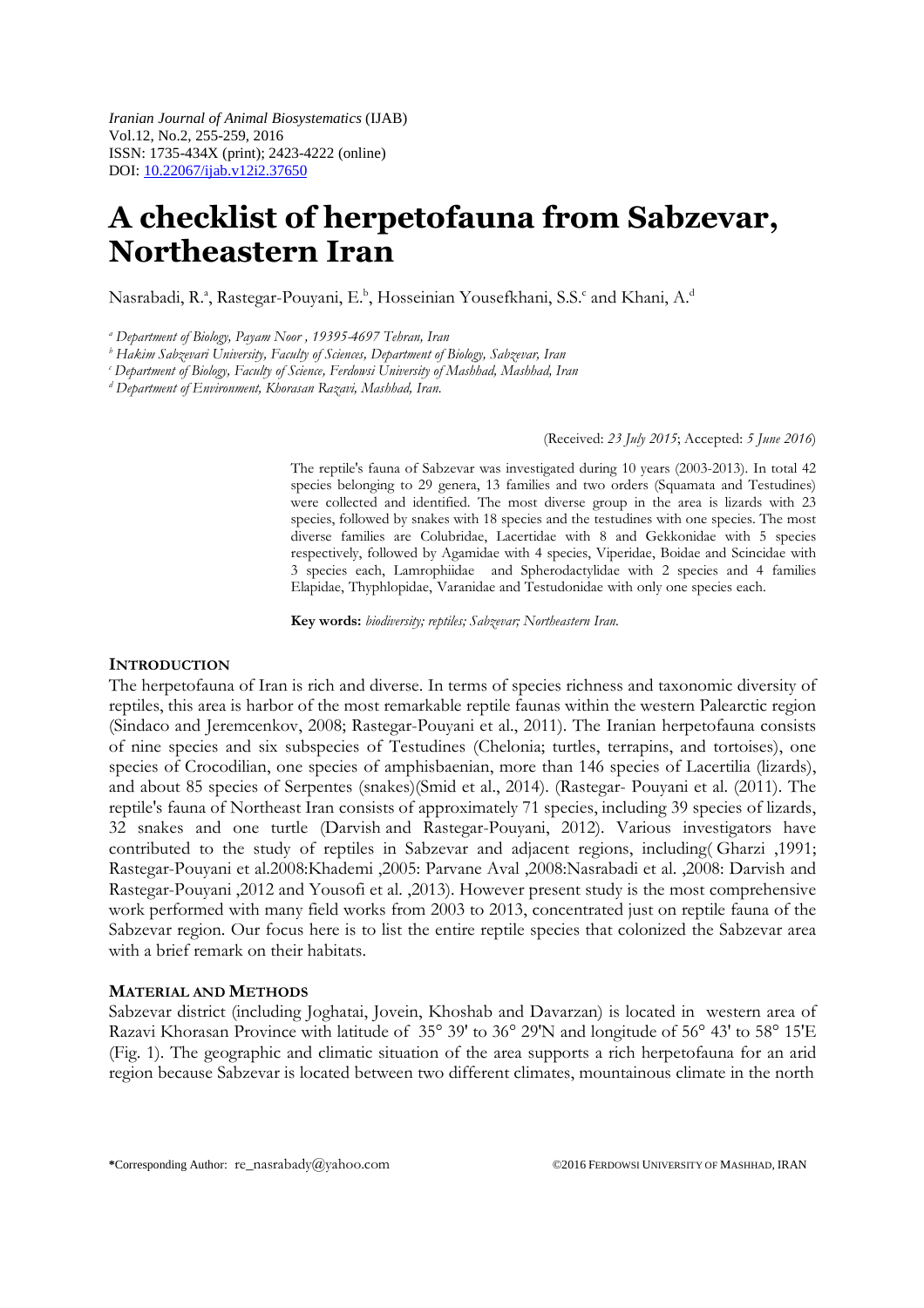

**FIGURE 1.** Geographical location of Sabzevar

to desert in the south. Sabzevar covers a land area of about 14245 km² (Khani, 2010; Hosseinian Yousefkhani et al., 2014). The region is bordered to the north by North Khorasan Province, to the south by Bardaskan and Kashmar, to the west by Nishabour, and to the east by Semnan Province. The elevation range extends from 950 m to about 2977 m. Mean annual precipitation and temperature since 1961 to 2001 was 191/6 mm and 17/4 °C (Hamidian, 1988). This region is a great significance area in terms of reptilian fauna.

Fieldwork were carried out in all parts of the Sabzevar region from 2004 to 2014. The best time for sampling of reptiles in the area is from March to October when environmental conditions allow these animals to be active. For sampling of nocturnal reptiles such as geckos and sand snakes, crevices and under rocks in their preferred habitats were searched. All lizards were captured by hand and sankes captured using a forceps and were deposited in the Sabzevar University Herpetological Collection (SUHC) and the Environment Office of Sabzevar. The reptile specimens were killed using chloroform and fixed using 96% ethanol and preserved in 75% ethanol. Specimens were identified using available identification keys Latifi (1991), Leviton et al. (1992), Anderson (1999) and Rastegar-Pouyani et al. (2007).

# **RESULTS**

During this study in total 42 species of reptiles (including 23 lizards, 18 snakes, and one turtle were identified from the Sabzevar region (Table 1). Seven species (*Agamura persica, Bunopus tuberculatus, Crasobamon everesmanni,Teratoscincus bedriagai, Teratoscincus keyserlinji, Tenuidactylus caspium, Cyrtopodion scabrum)* of lizard were nocturnal and sixteen species (*Paralaudakia caucasia, Paralaudakia erythrogaster, Trapelus agilis, Phrynocephalus scutellatus, Phrynocephalus mystaceus, Ermias fasciata, Ermias nigrocellata, Ermias persica, Ermias lineolata, Ermias intermedia, Ermias kopetdaghica, Ermias velox, Mesalina watsonana, Ablepharus bivittatus,Trachylepis aurata,Eumeces schneideri, Varanus griseus caspius*) of lizard were diurnal. Eleven of the snake species (*Eryx tataricus, Eryx jaculus, Eryx miliaris, Hemorrhois ravergieri, Lytorhynchus ridgewayi, Natrix tessellata, Platyceps karelini, Platyceps rhodorachis, Platyceps ventrimaculatus, Spalerosophis daiadema, Typhlops vermicularis)* were nonvenomous; three (*Boiga trigonata, Psammophis lineolatus, Psammophis schokari*) semivenomous and four (*Echis carinatus, Macrovipera lebetina, Pseudocerastes persicus, Naja oxiana*) were venomous. The results indicated that 18.1% of the Iranian reptile species and 59.1% of the reptile of great Khorasan occur in the area.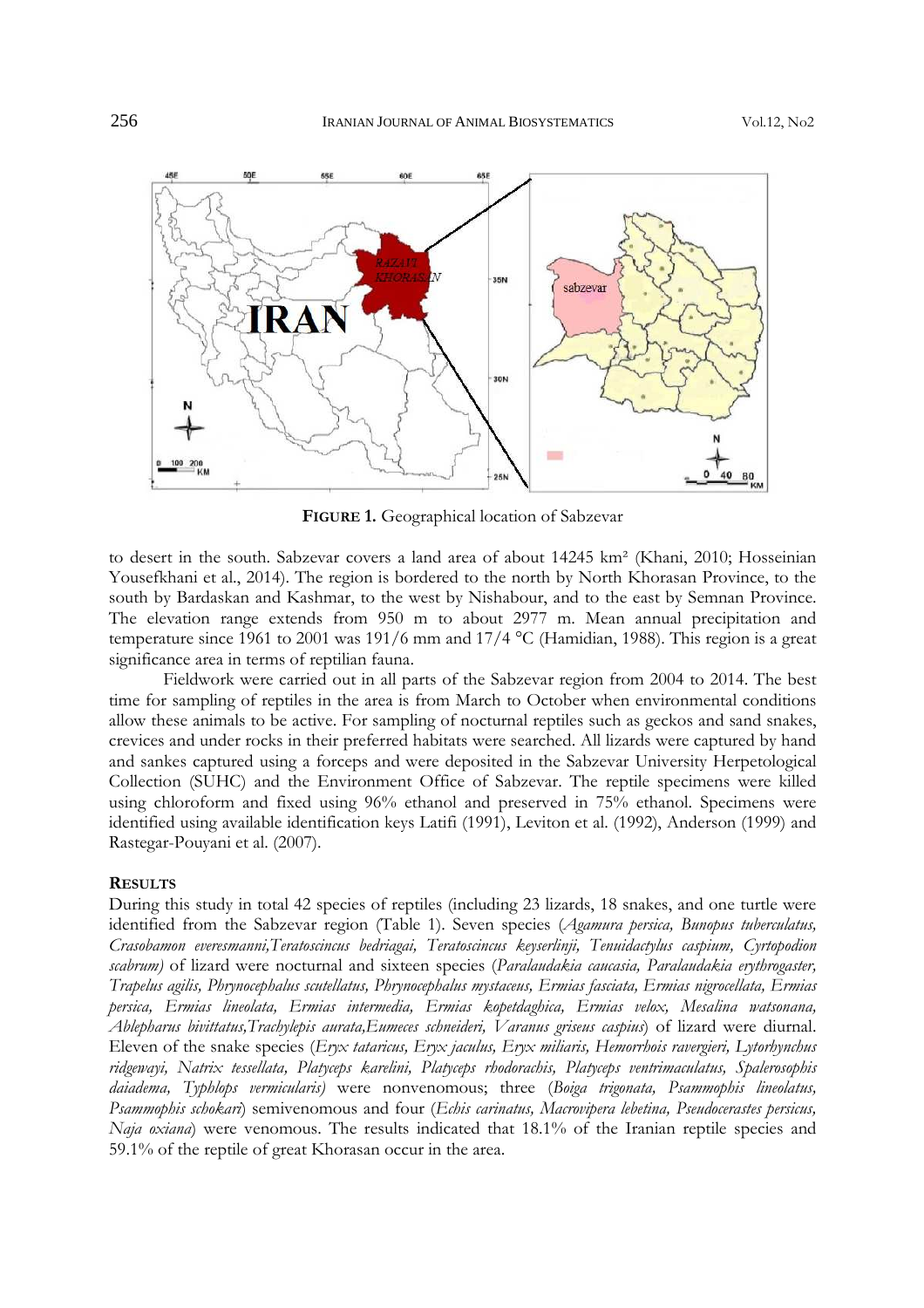# **TABLE 1. -** Reptile species collected from Sabzevar.

|            | Family           | Species name               | Locality in the area                                    |
|------------|------------------|----------------------------|---------------------------------------------------------|
| Lizards    | Agamidae         | Paralaudakia caucasia      | Mountains Gharzi, Darab, Bazghand and Rivand            |
|            |                  | Paralaudakia erythrogaster | Joghatay mountains in north part of the Sabzevar region |
|            |                  | Trapelus agilis            | It is considered the most abundant lizard in the area   |
|            |                  | Phrynocephalus scutellatus | It is considered the most abundant lizard in the area   |
|            |                  | Phrynocephalus mystaceus   | Parvand Protected Area                                  |
|            | Gekkonidae       | Agamura persica            | Parvand Protected Area                                  |
|            |                  | Bunopus tuberculatus       | Sheshtamad                                              |
|            |                  | Crasobamon everesmanni     | Parvand Protected Area                                  |
|            |                  | Tenuidactylus caspium      | It is considered the most abundant lizard in the area   |
|            |                  | Cyrtopodion scabrum        | Sabzevar                                                |
|            | Spharodactylidae | Teratoscincus bedriagai    | Shirahmad Wildlife Refuge                               |
|            |                  | Teratoscincus keyserlinji  | Shirahmad Wildlife Refuge                               |
|            | Lacertidae       | Eremias fasciata           | Haresabad forest                                        |
|            |                  | Eremias nigrocellata       | Haresabad forest                                        |
|            |                  | Eremias persica            | It is considered the most abundant lizard in the area   |
|            |                  | Eremias lineolate          | Haresabad, Mehrshahi village                            |
|            |                  | Eremias intermedia         | Around Shamkan village                                  |
|            |                  | Eremias kopetdaghica       | Rivand area                                             |
|            |                  | Eremias velox              | Haresabad forest, Shamkan, Shirahmad                    |
|            |                  | Mesalina watsonana,        | It is considered the most abundant lizard in the area   |
|            | Scincidae        | Ablepharus pannonicus      | Shirahmad Wildlife Refuge, Sheshtamad                   |
|            |                  | Trachylepis aurata         | Shirahmad Wildlife Refuge, Abasabad, Foromad            |
|            |                  | Eumeces schneideri         | Nasrabad, Bazghand, Darab, Besk, Tabas, Foromad         |
|            | Varanidae        | Varanus griseus caspius    | It is considered the most abundant lizard in the area   |
| Serpantes  | Boidae           | Eryx tataricus             | Joghatai, Shirahmad Wildlife Refuge                     |
|            |                  | Eryx jaculus               | Asadolah khan River                                     |
|            |                  | Eryx miliaris              | Rigdarzi- Shirahmad                                     |
|            | Colubridae       | Boiga trigonata            | Parvand, Lotfabad , Sabri village                       |
|            |                  | Hemorrhois ravergieri      | Rahmatabad village                                      |
|            |                  | Lytorhynchus ridgewayi     | Parvand, Hares abad                                     |
|            |                  | Natrix tessellate          | Kalshor, Razghand village                               |
|            |                  | Platyceps karelini         | Mashkan village , Razghand village                      |
|            |                  | Platyceps rhodorachis      | It is considered the most abundant snake in the area    |
|            |                  | Platyceps ventrimaculatus  | It is considered the most abundant snake in the area    |
|            |                  | Spalerosophis daiadema     | It is considered the most abundant snake in the area    |
|            | Lamrophiidae     | Psammophis lineolatus      | It is considered the most abundant snake in the area    |
|            |                  | Psammophis schokari        | It is considered the most abundant snake in the area    |
|            | Viperidae        | Echis carinatus            | It is considered the most abundant snake in the area    |
|            |                  | Macrovipera lebetina       | It is considered the most abundant snake in the area    |
|            |                  | Pseudocerrates persicus    | Parvand                                                 |
|            | Elapidae         | Naja oxiana                | Mehr, Saroogh                                           |
|            | Typhlopidae      | Typhlops vermicularis      | It is considered the most abundant snake in the area    |
| Testudines | Testudonidae     | Testudo horsfiedi          | It is considered the most abundant turtle in the area   |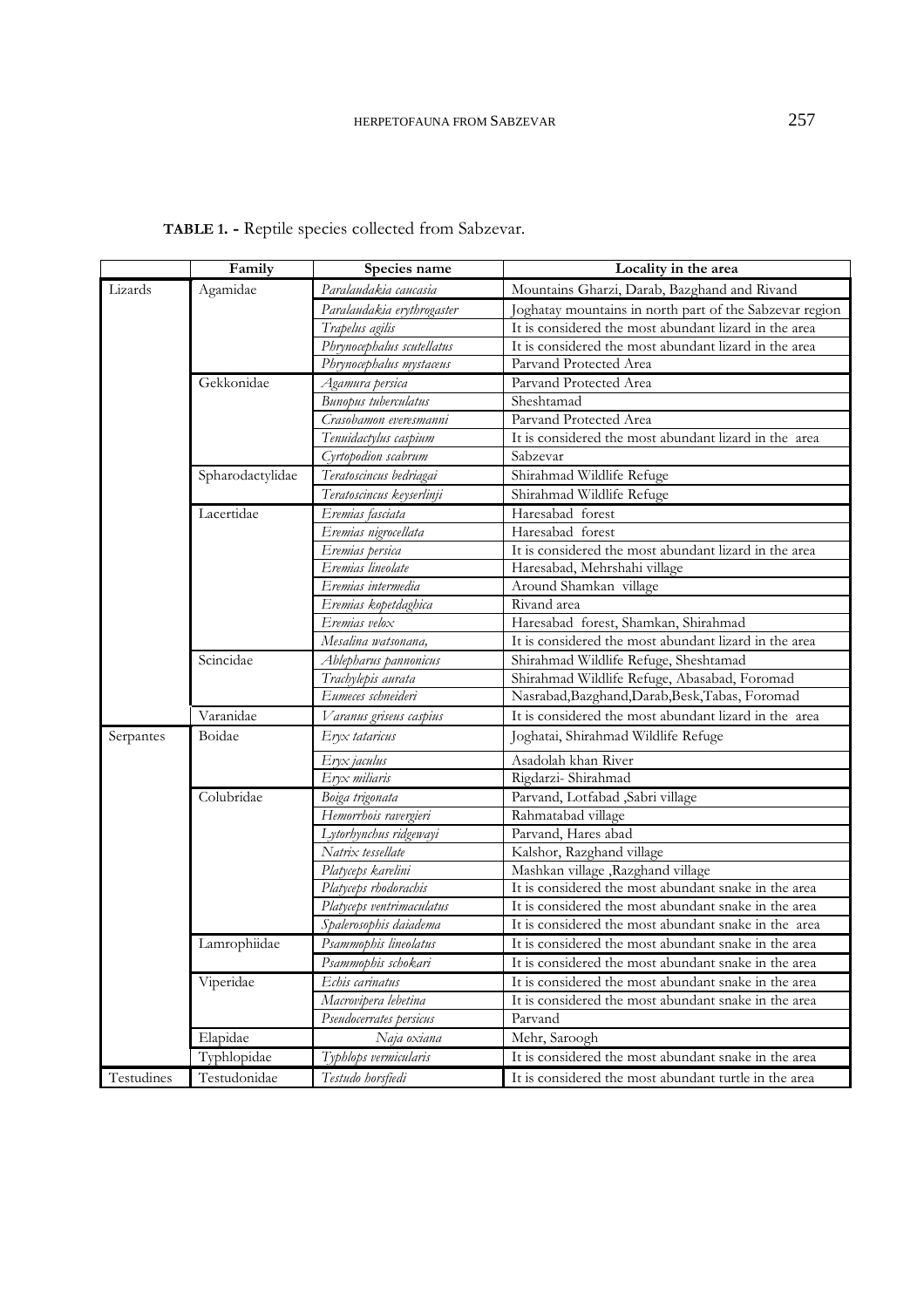## **DISCUSSION**

Sabzevar region situated in the northeastern margin of the Kavir Desert in central plateau of Iran (Alaeei, 2009). In this study the region was surveyed for reptile species during 10 years and 42 species of reptiles (lizard, snake and turtle) were identified. Although in the previous studies such as Parvane –Aval (2008), Nasrabadi et al. (2008), Darvish and Rastegar-Pouyani (2012) most of these species were identified and reported but some of them were discovered during present work in remotest parts of the Sabzevar area as some small isolated populations. Yousefi and Khani (2013), carried out a study on this region and evaluated the lizard conditions and adaptations with the habitats. They reported 21 species of lizards from Sabzevar region.

Hosseinian Yousefkhani et al (2014) studied the snake fauna of Shirahmad wildlife refuge and Parvand protected area, where have two different climate and habitats for reptile, they reported 17 species of snakes in this region but Eryx tataricus, the snake that lives in Joghatai and Shirahmad, was not reported in that work.

In this study we tried to gather all previously published and our own data of several fieldwork to, present a general view of the Sabzevar reptiles. Bunopus crassicaudus is reported from eastern part of this region Kamali and Mozaffari (2013), and another locality in northern area of the Sabzevar region adjacent to the North Khorasan Province (our own observation). According to these records, we can assume that this species should be colonized in Kal-e Shoor area in southern part of the region. Diversity of reptiles in this region has an ecological background and according to zoogeographical view. Several types of habitat occur in Sabzevar area, from highland and mountainous environments in north to lowlands, steppes, deserts, dunes and warm regions in south. This variety in habitat types indicate that the region has enough potential to colonize several species of reptiles.

### **Acknowledgments**

We thank the Department of the Environment in Sabzevar for providing facilities and supporting us during the survey. We also thank the Hakim Sabzevari University authorities for financial support during field work in various parts of Sabzevar.

# **LITERATURE CITED**

Alaee, M., 2009. Geomorphology of Iran. Ghoomes Publication Company.

Anderson, S. C., 1999. The Lizards of Iran Society for the Study of Amphibians and Reptiles. Oxford, Ohio.

Darvish, J and Rastegar–Pouyani, E., 2012. Biodiversity Conservation of Reptiles and Mammals in the Khorasan Provinces, Northeast of Iran. Progress in Biological Sciences. 2, 1, 95-109

Hamidian, A, R., 1998. Natural geography of Sabzevar. Journal of Sabzevar Teacher Training University. (3) (In Persian)

Hosseinian Yousefkhani, S.S., Yousefi1, M., Khani, A and Rastegar Pouyani, E., 2014. Snake fauna of Shirahmad wildlife refuge and Parvand protected area, Khorasan Razavi province, Iran. Herpetology Notes, volume 7, 75-82